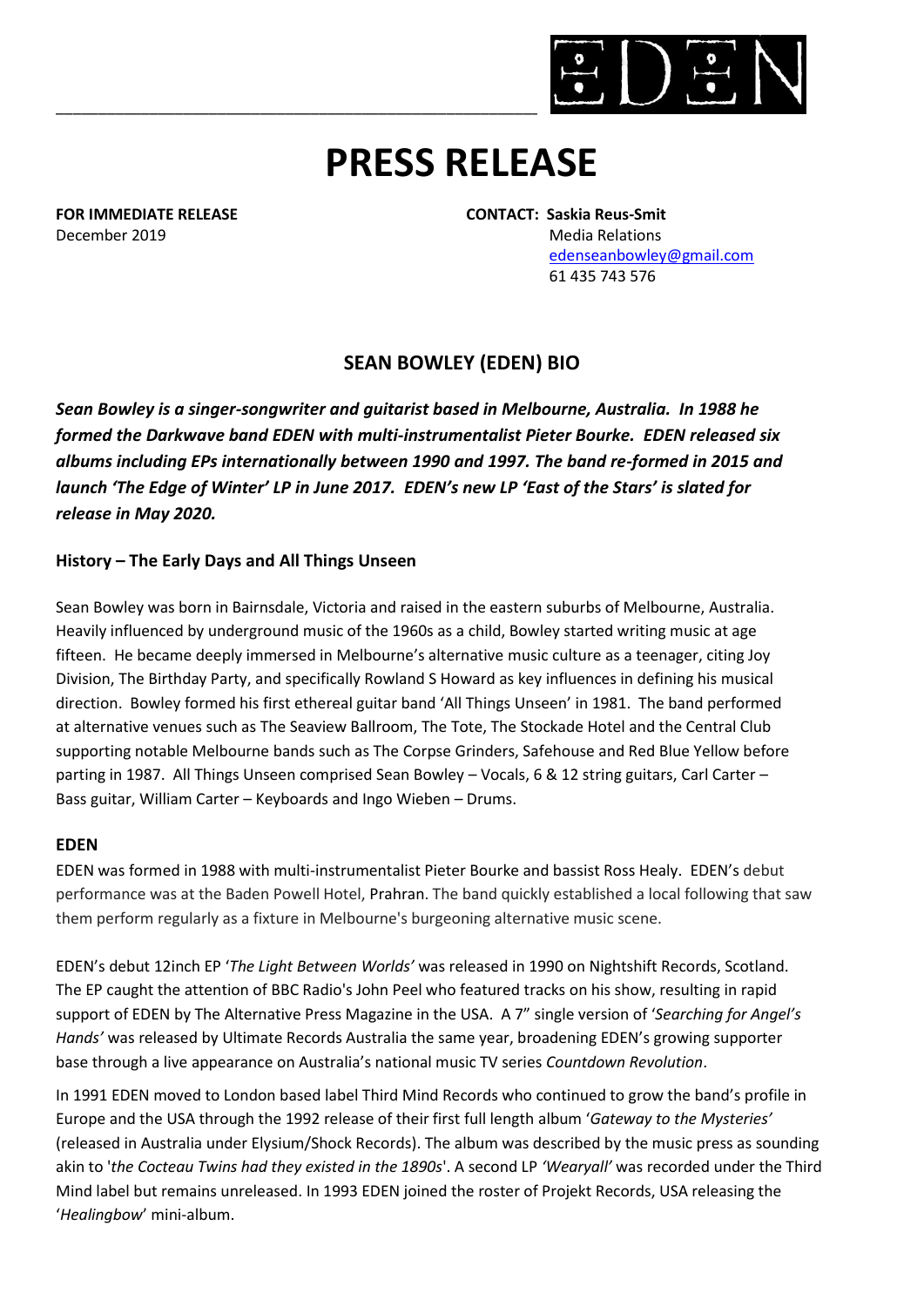In 1993, EDEN established a new lineup, Bourke leaving the band as drummer Peter Barrett, keyboardist Paul Machlis, guitarist Tracy Ellerton and bassist Ewan McArthur joined Bowley to form the next iteration of EDEN. '*Fire and Rain'*, EDEN's second studio album under the Projekt label, was released in 1994. [Allmusic's](https://en.wikipedia.org/wiki/Allmusic) Ned Raggett found the new lineup's music to be "*an intriguing sonic palette, extending the goth/psych tendencies of Bowley's particular muse to their logical conclusions"*. This, the band's third album showcased EDEN's distinctive sound - characterised by Legends Magazine as '*dark and richly atmospheric…demonstrating that the band should not be categorised for any one sound prevalent within the Goth movement.... as they have mastered them all'*. The same year EDEN released *'Earthbound'* - an LP of remixes and rarities on Viridian Records (Melbourne, AU). In 1996, EDEN recorded the *'Midnight Sun'* LP which remains unreleased. Bassist Stephen Wattie completed the lineup for the *'Stone Cat*' mini-album which was subsequently released on Heartland Records (Melbourne, AU) in 1997.

EDEN re-formed in 2015 in Melbourne, Australia and once again established themselves as regular performers in the alternative music scene. The distinctive EDEN sound, this iteration delivered by a lineup comprising Sean Bowley (Vocals, 6 & 12 string guitars), Andrew Kutzer (6 string guitar) and Matthew Sigley (bass guitar, drum machine and keyboards) culminated in 'The Edge of Winter' LP (Seraphyne Records, AU) was launched in June 2017 at the Wave-Gotik-Treffen (WGT) festival in Leipzig, Germany.

EDEN currently perform as Sean Bowley (vocals, 6 & 12 string guitars) and Anthony Cornish (6 & 12 string guitars, keyboards, drum machine). The EDEN-REVENANT synergy forms the core of a continually evolving EDEN, performing material drawn both from early EDEN releases and '*East of the Stars'* - to be released in 2020. Joining the EDEN lineup for WGT is Steven Burrows (And Also the Trees) on bass.

In live performance EDEN have shared the stage in Australia and overseas with Rowland S. Howard, These Immortal Souls, Lycia, Love Spirals Downward, Attrition, Heligoland, Ostia and countless others. EDEN undertook a promotional visit to the UK (1990) and an extensive tour of live dates in the USA (1996). In 2017 EDEN performed live at WGT in Leipzig, Germany.

In May 2020, the band will return once more to Europe on their *'East of the Stars'* Tour including a performance at WGT 2020, Germany and shows in Netherlands and Greece. Release of their new LP *'East of the Stars'* is planned to coincide with this tour.

#### **EDEN DISCOGRAPHY:**

'*The Light Between Worlds'*, EP, Nightshift Records UK, 1990 '*Searching for Angel's Hands'*, 7" single, Ultimate Records, 1990 *'Gateway to the Mysteries'*, LP, Third Mind Records, 1992 *'Wearyall'*, LP, Third Mind Records, 1992 (unreleased) '*Healingbow*', EP, Projekt 1993 '*Earthbound*' (Remixes & Rarities), LP, Viridian Records, 1993 '*Fire & Rain'*, LP, Projekt Records/Hyperium 1995 '*Midnight Sun'*, LP, 1996 (unreleased) *'Stone Cat'*, EP, Heartland Records, 1997 '*The Edge of Winter'*, LP, Seraphyne Records, 2017 *'East of the Stars'*, LP, Seraphyne Records, to be released May 2020

#### **EDEN LINKS**

Official website[: www.theoriginal](http://www.edenseanbowley.com/)eden.com Facebook:<https://www.facebook.com/edenseanbowley/> Bandcamp[: https://edenseanbowley.bandcamp.com/](https://edenseanbowley.bandcamp.com/) Instagram: @eden\_au Wikipedia: https://en.wikipedia.org/wiki/Eden (Australian band)